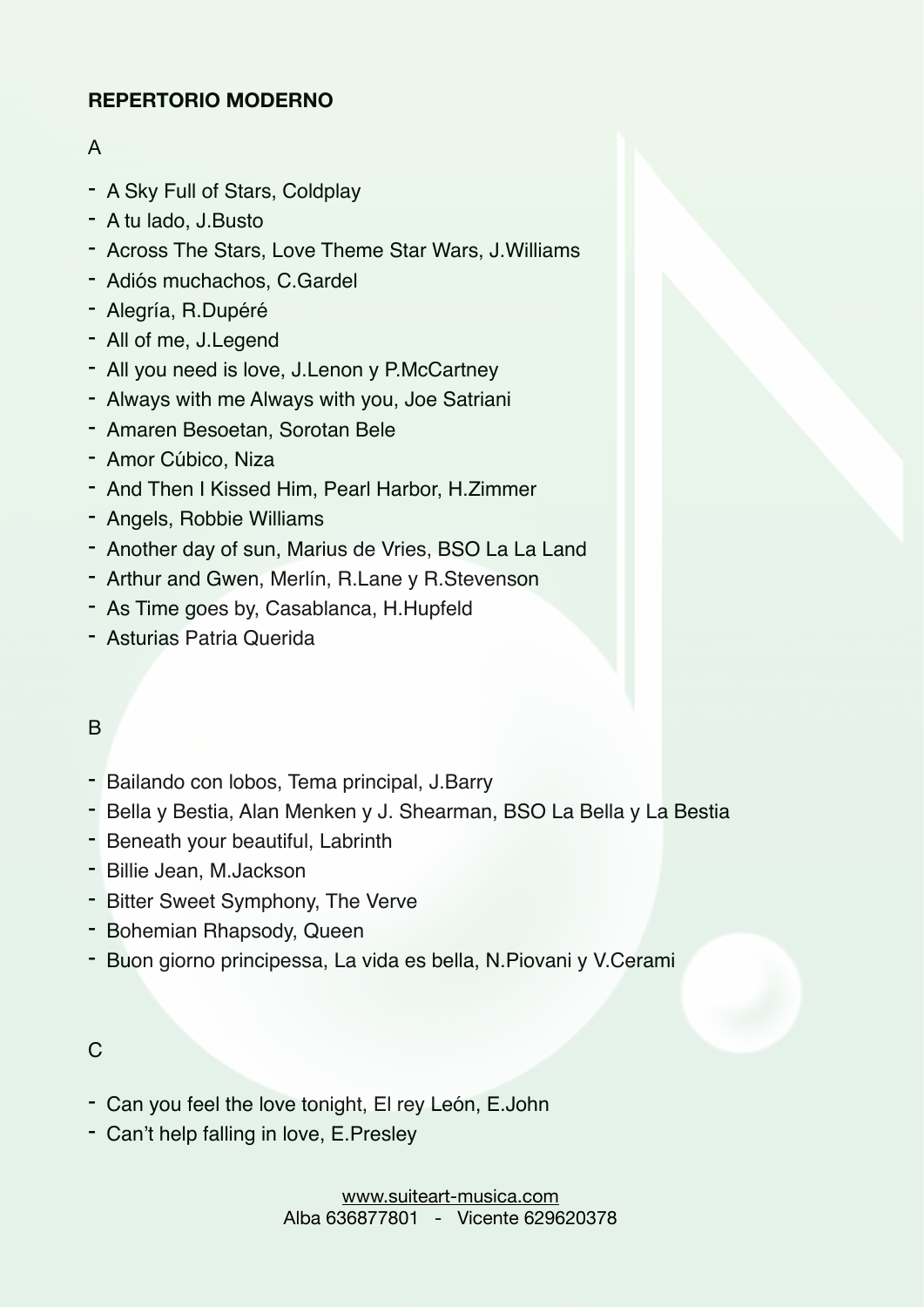- Can't take my eyes of you, B.Crewe y B.Gaudio
- Caresse sur l'ocean, B.Coulais, BSO Los chicos del coro
- Caribbean blue, Enya
- Cinema Paradiso, Ennio Morricone, BSO Cinema Paradiso
- City of stars, Justin Hurwitz, BSO La La Land
- Clocks, Coldplay
- Come what may, Moulin Rouge, D.Baerwald
- Coming home, Dirty Money
- Common people, Pulp
- Compta amb mi, Txarango
- Comptine d'un autre été: L'après midi, Amélie, Y.Tiersen
- Con te partiro, Andrea Bocelli
- Concerning Hobbits, El señor de los anillos, H.Shore
- Contigo aprendí, A.Manzanero
- Contigo en la distancia, C.Portillo de la Luz
- Corazón partío, Alejandro Sanz
- Creep, Radiohead

## D

- Dead Island, Trailer Theme, Giles Lamb
- Despacito, Luis Fonsi (ft. Justin Bieber)
- Do-Re-Mi, Sonrisas y lágrimas, R.Rodgers y O.Hammerstein II
- Doesn't mean anything, Alicia Keys
- Don't speak, No Doubt
- Dreams, The Cramberries
- Dulce introducción al caos, Extremoduro
- Dust in the wind, K.Livgren

## E

- El Choclo, A.Villoldo
- El ciclo de la vida, El rey león, H.Zimmer
- El día que me quieras, C.Gardel
- El Oboe de Gabriel, La Misión, E.Morriconne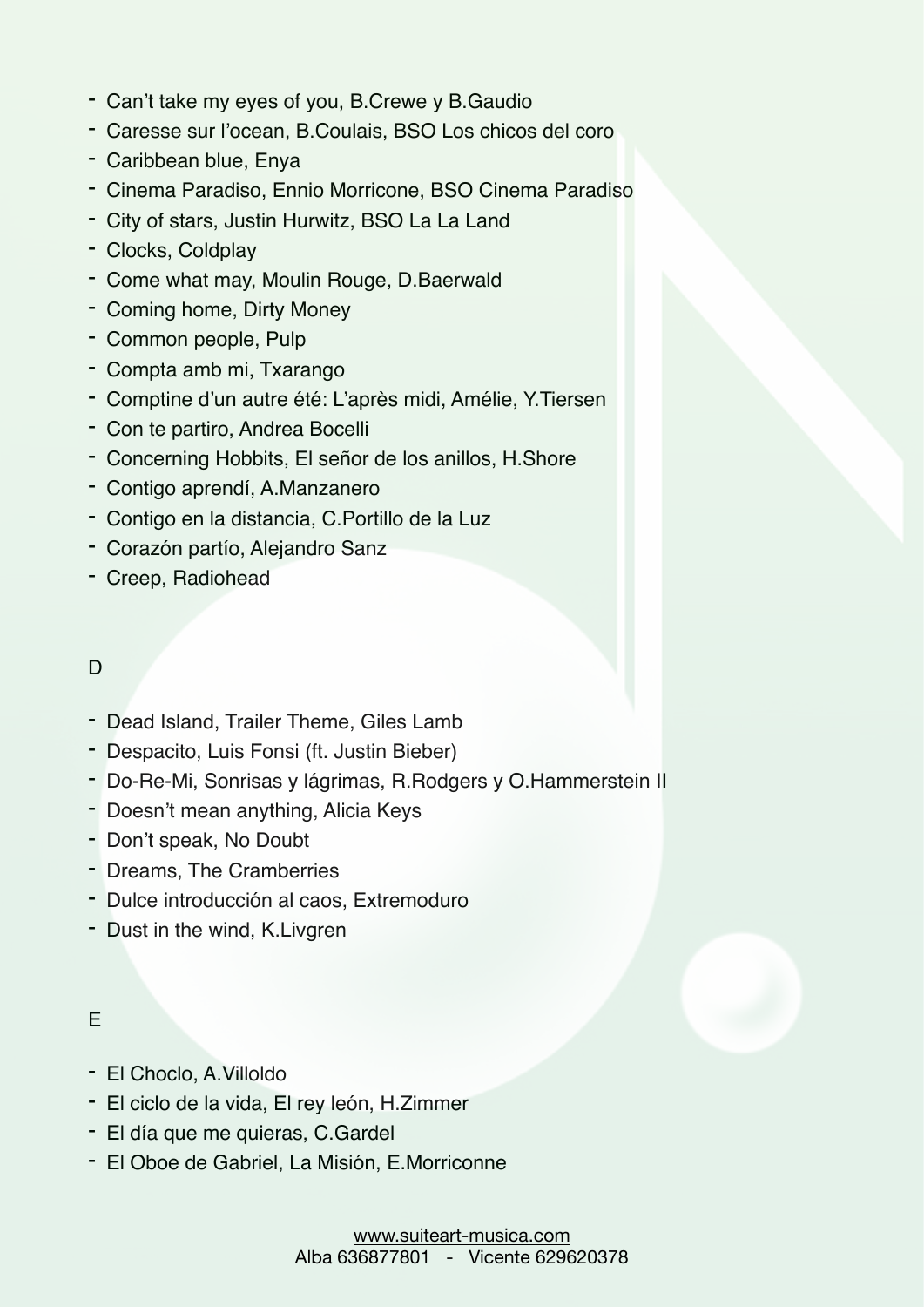- El sitio de mi recreo, A.Vega
- El tigre y la nieve, N.Piovani
- El vell montgó, Paco Muñoz
- Eso que tu me das, Pau Donés
- Estoy hecho de pedacitos de ti, A.Orozco
- Every Age, José Gonzalez
- Every breath you take, Sting
- Everyday I love you, Boyzone
- Everything I do, B.Adams
- Eye of the tiger, Survivor

#### F

- Firework, K.Perry
- Flightless bird, American Mouth
- Fly me to the moon, F.Sinatra
- Flying Free, Pont Aeri
- Forever young, Alphaville
- From Where I am, Enya
- For The love of a princess, Braveheart, J.Horner
- Forrest Gump, A.Silvestri

## G

- Game of thrones, R.Djawadi

#### H

- Hallelujah, Shrek, L.Coen
- Halo, Beyoncé
- Happy, Ph.Williams
- Hasta mi final, Il Divo
- Have yourself a Merry little Christmas, H.Martin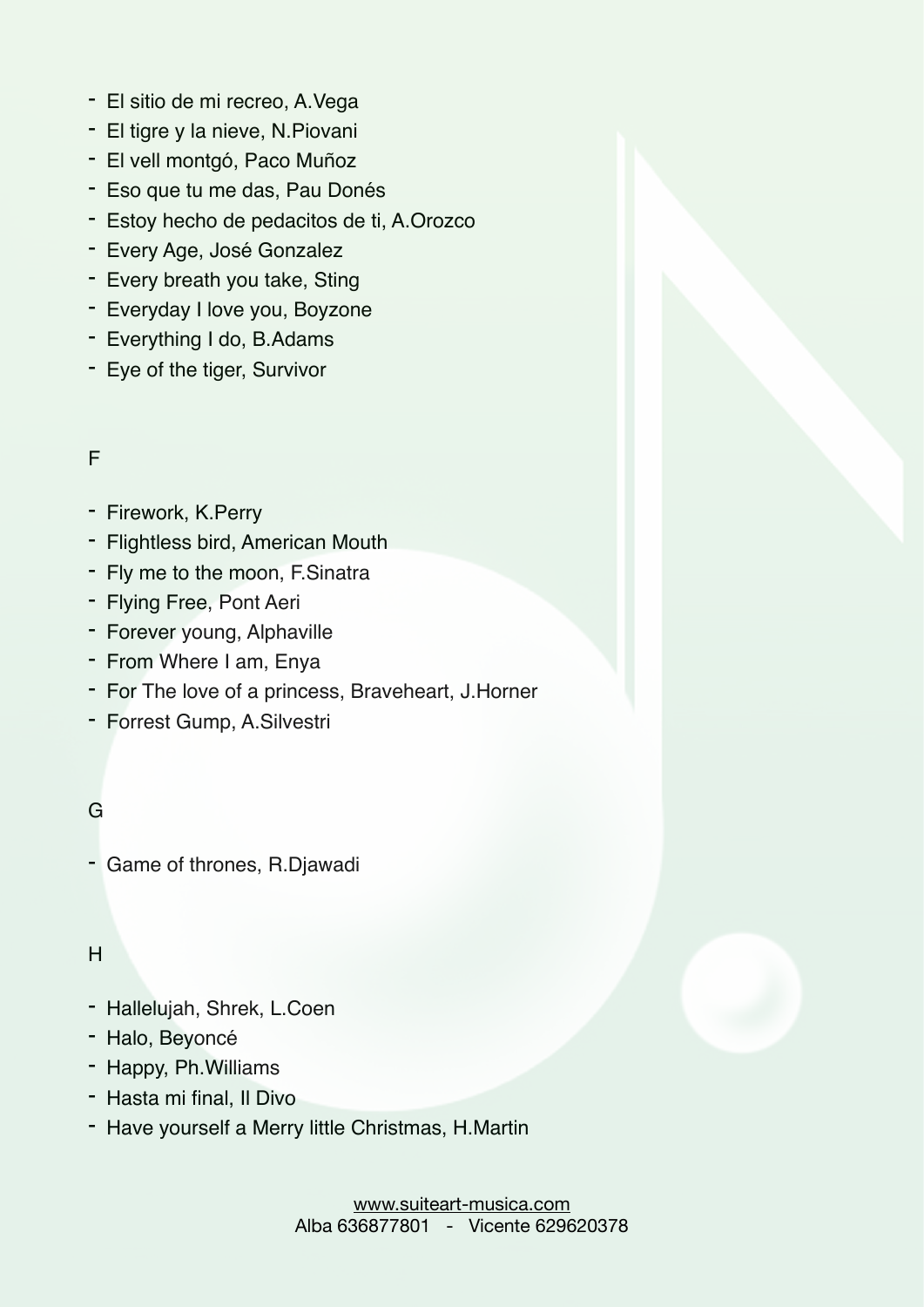- Haven't met you yet, MBublé, A.Chang y A.Foster-Gilles
- Hay un amigo en mi, Tony Cruz, BSO Toy Story
- Heaven, B.Adams
- Hedwig's theme, BSO Harry Potter
- Here comes the sun, G.Harrison
- Hero, Family of The Year
- Hey Jude, J.Lenon y P.McCartney
- Hey There Delilah, T.Higgenson
- Highway to hell, B.Scott, M.Young y A.Young
- Hijo de la luna, J.M.Cano
- Hoppípolla, S.Ros
- Human, The Killers
- Hymne de Vangelis, Hymn
- I
- I don't want to miss a thing, Aerosmith
- I dreamed a dream, Los miserables, C.M.Schönberg
- I say a little prayer, A.Franklin
- I want to spend my life loving you, BSO La máscara del Zorro
- I was born to love you, Queen
- I will always love you, D.Parton
- I'll be there, Jackson 5
- Il postino, El Cartero y Neruda, F.Canaro Imperial March, Star Wars, J.Williams
- Imagine, J.Lenon
- Imperial March, J. Williams, BSO Star Wars
- In my life, J. Lennon y P. McCartney
- Invincible, Muse
- Isabel, serie TVE, F.Jusid
- J
- J'suis jamais allé, Amelie, Y.Tiersen
- Just the way you are, B.Joel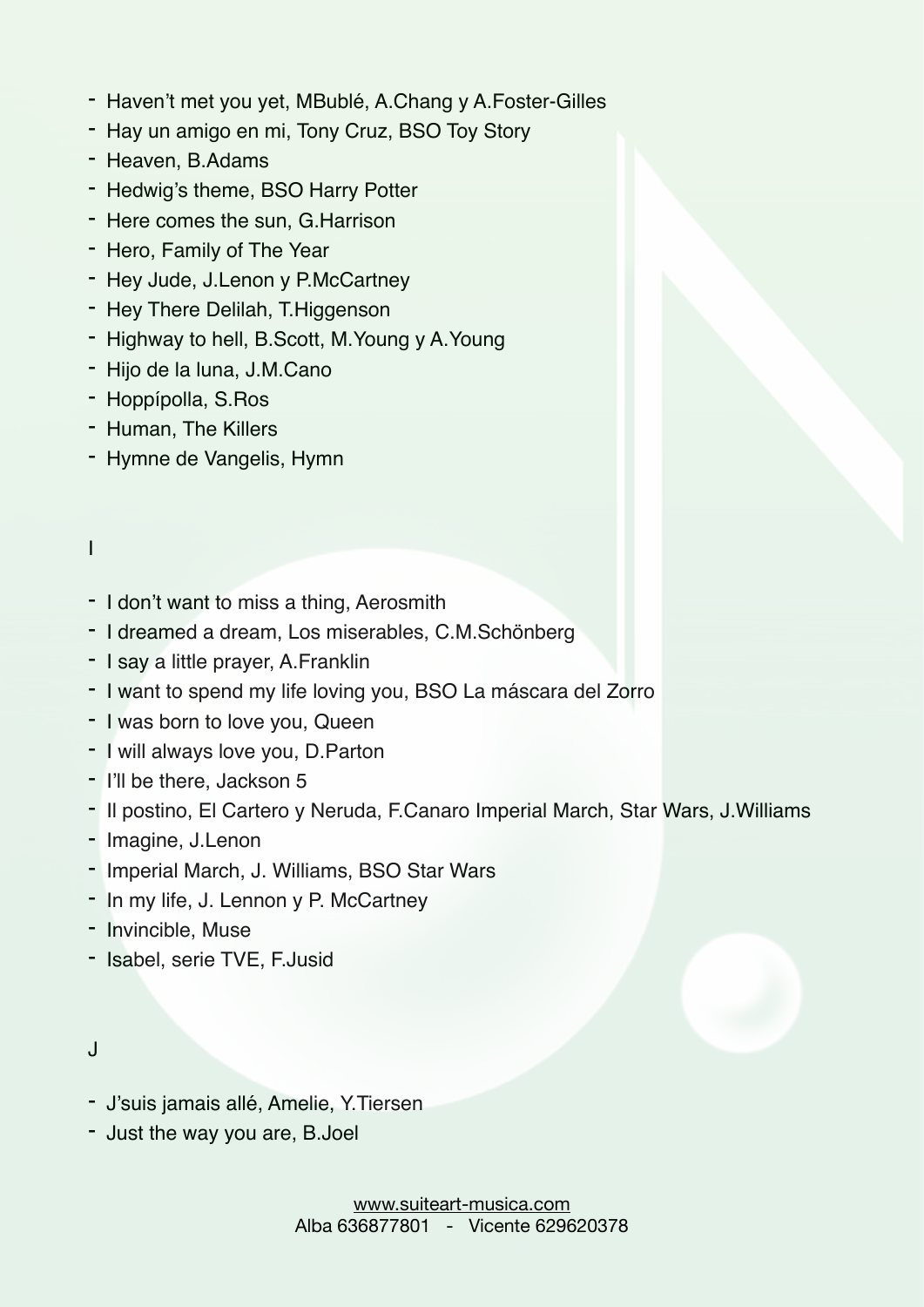- L
- L' Estasy Dell'oro, Ennio Morricone
- La cosa más bella, Eros Ramazzotti
- La chica de Ipanema, V.Moraes y A.C.Jobim
- La lista de Schindler, J. Williams
- La Máscara del Zorro, Tema principal, J.Horner
- La muerte no es el final, C. Gabaráin Azurmendi
- La pantera rosa, H.Mancini
- La playa, La oreja de Van Gogh
- Lau teilatu, Itoiz
- La vals d'Amelie, Y.Tiersen
- La vida es bella, N.Piovani y V.Cerami
- Le onde, L.Einaudi
- Les avions en papier, Bruno Coulais, BSO Los Chicos del Coro
- Let it be, J.Lenon y P.McCartney
- Let it go, Frozen, K.A.Lopez y R.Lopez
- Levels, Avicii
- Leyendas de pasión, J. Horner, BSO Legends of the fall
- Lo imposible, F.Velázquez
- Love Actually, PM's Love theme, Craig Armstrong
- Love me tender, E.Presley
- Love me like you do, E.Goulding
- Love of my life, Queen
- Love Story, F.Lai
- Lucía, J.M.Serrat

#### M

- Mad World, G.Jules
- Magnificient, U2
- Make you feel my love, Adele
- Married life, M. Giacchino, BSO UP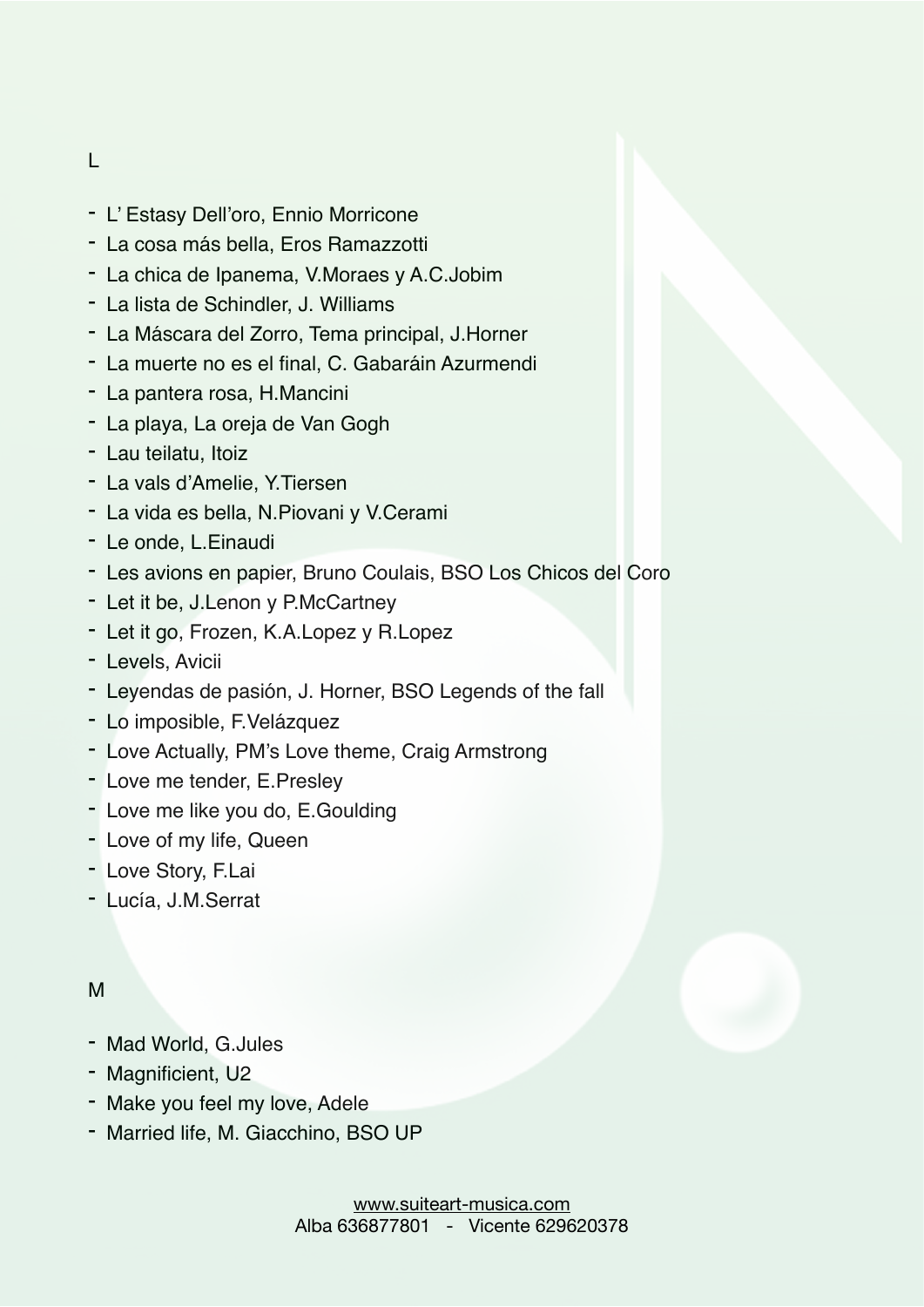- Marry you, Bruno Mars
- May it be, Enya
- Mediterraneo, J.M.Serrat
- Memorias de África, J.Barry
- Memory, Musical Cats, R.L.Webber
- Mi corazón encantado, Dragon Ball
- Mi gran noche, Raphael
- Moon River, Desayuno con diamantes, J.Mercer y H.Mancini
- Music of the night, El Fantasma de la Ópera, A.Lloyd Webber
- My girl, Mi chica, J.N.Howard
- My heart will go on, Titanic, J.Horner
- My inmortal, Evanescence
- My way, F.Sinatra

## N

- Nella fantasia, E.Morriconne
- Nere herriko neskatxa maite, Benito Lertxundi Esoain
- Never Enough, Loren Allred, BSO The Greatest Showman
- Never say never, J. King
- New York, New York, F.Sinatra
- Noelia, N.Bravo
- Nothing else matters, Metallica
- Now we are free, Gladiator, H.Zimmer, L.Gerrad y K.Badelt
- Nuvole Bianche, Ludovico Einaudi

# $\Omega$

- Oh Happy day, E. H. Singers, BSO Sister Act
- Once upon a time, La princesa prometida, M.Knopler
- One, U2
- Only in God, J. M. Talbot
- Only time, Enya
- Over The rainbow, El mago de Oz, H.Arlen y Y.Harburg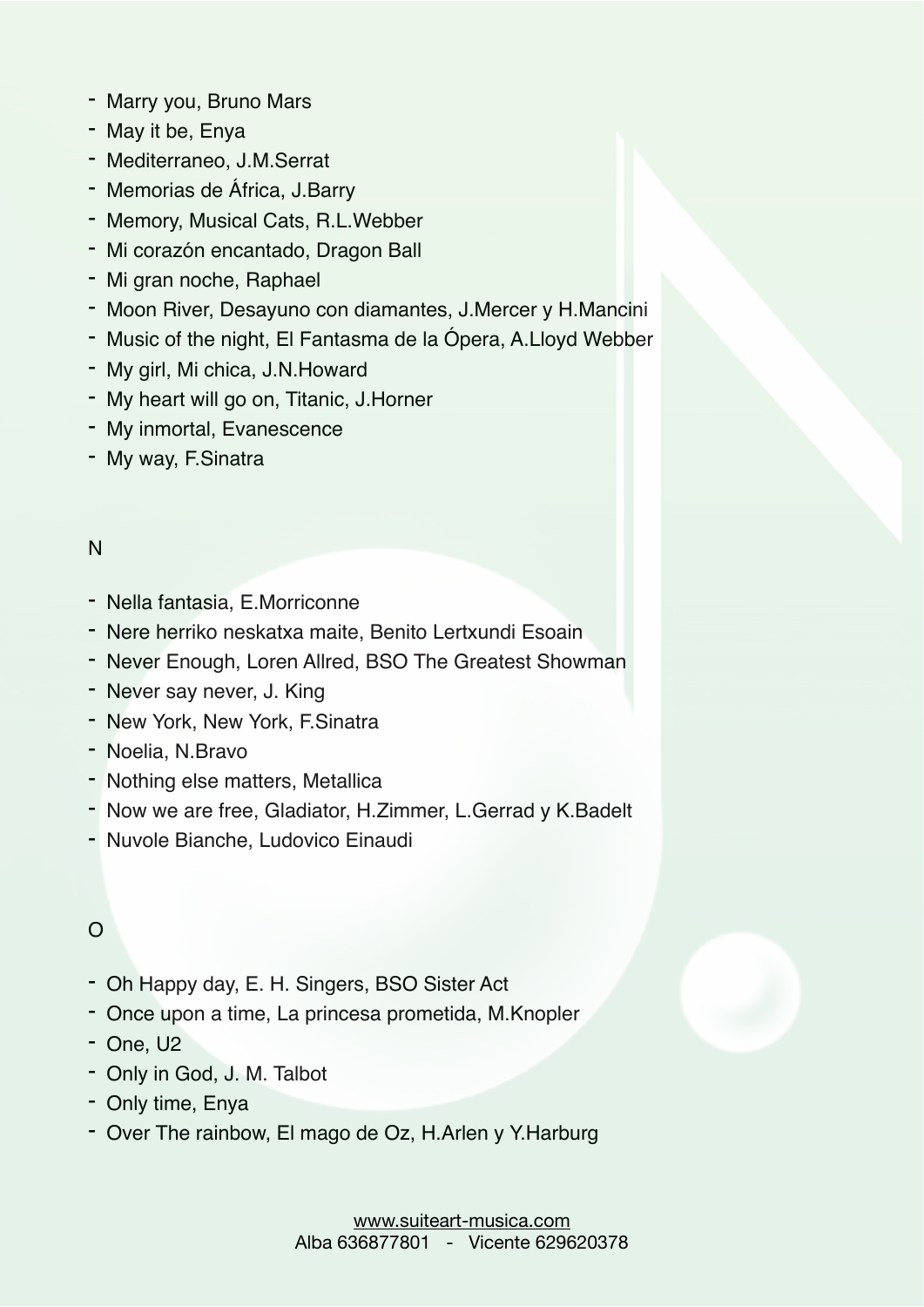#### P

- Paradise, Coldplay
- Paraules d'amor, J.M.Serrat
- Perfect, Ed Sheeran
- Photograph, Ed Sheeran
- Piel canela, B.Capó
- Piratas del Caribe, H.Zimmer
- Por fin ya veo la luz, BSO Enredados
- Por una cabeza, C.Gardel
- Prometo, Pablo Alborán

## Q

- Que tinguem sort, Ll.Llach

#### R

- Rain, Simple Tree
- Resistance, Muse
- Reunion, Spirit, H.Zimmer
- Rivers flows in you, Crepúsculo, Yurima
- Rockabye, Clean Bandit

#### S

- Scarborough Fair, Simon&Garfunkel
- Secrets, One Republic
- See you again, Wiz Khalifa
- Seven Years, Lukas Graham
- Shallow, Bradley Cooper y Lady Gaga, BSO A Star is born
- Shape of you, Ed Sheeran
- She, Elvis Costelo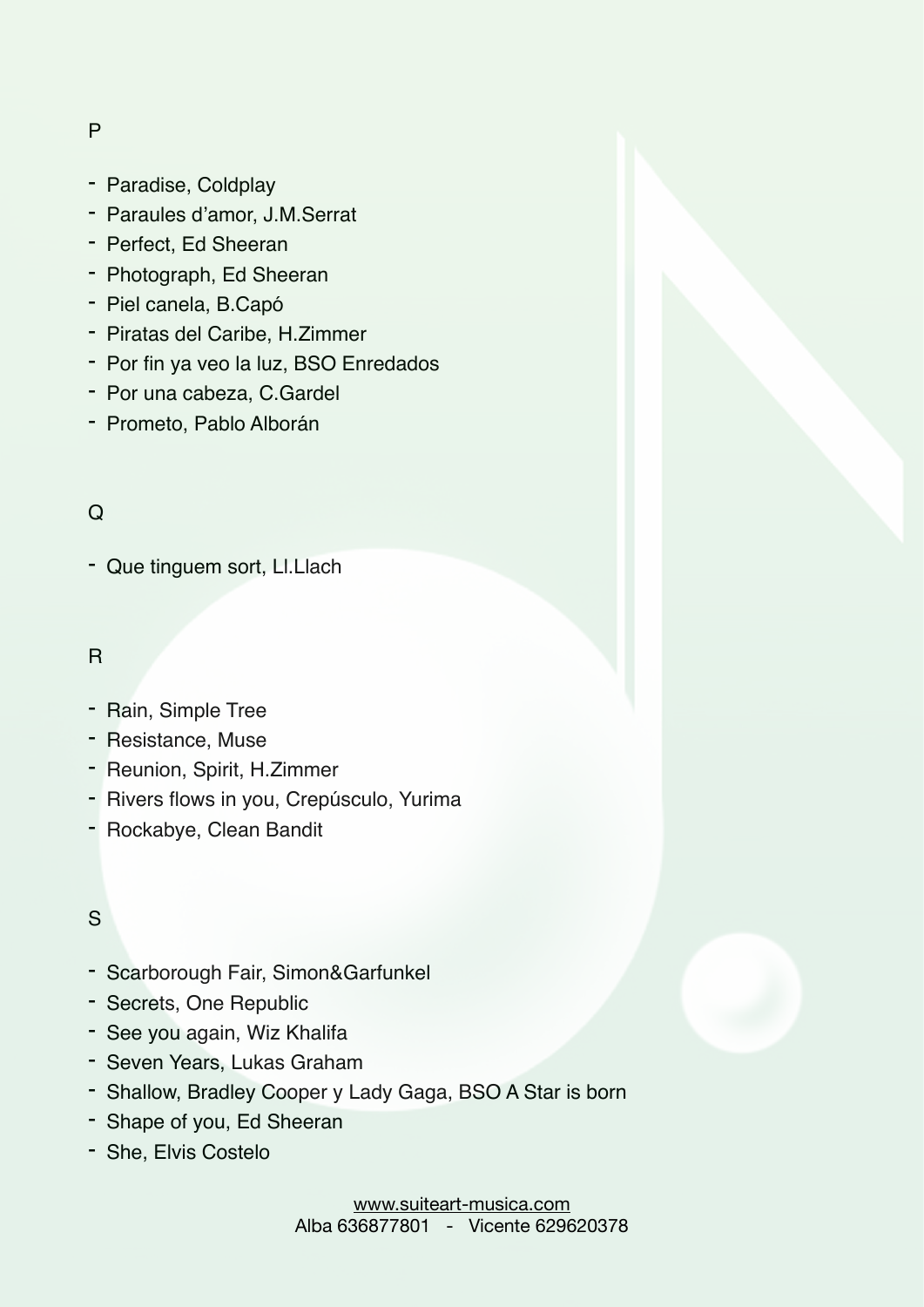- Si te vas, Extremoduro
- Solamente una vez, A.Lara
- Soldadito marinero, Fito y Fitipaldis
- Solo pienso en ti, V.Manuel
- Someone like you, Adele
- Something Just Like This, The Chainsmokers & Coldplay
- Something Stupid, Carson Parks
- Somewhere only we know, T.Rice-Oxley
- Sound of the shire, BSO El Señor de los anillos
- Stand by me, Ben E. King
- Starlight, Muse
- Stay, M.Williams
- Strangers in the night, F.Sinatra
- Summer Nights, Grease, J.Jacobs y W.Casey
- Supermarket Flowers, Ed Sheeran
- Sway, P.Beltrán
- Sweet child o'mine, Guns&Roses

## T

- Te quiero, Hombres G
- Tema de Lara, BSO El Dr. Zhivago
- Tenesse, Pearl Harbor, H.Zimmer
- The Departure Suite, The Leftovers
- The Godfather, N.Rota
- The Last of The Mohicans, T.Jones y R.Edelman
- The red wedding song, Timbers & Wind, BSO Game of Thrones
- The ring goes south, BSO El Señor de los anillos
- The Scientist, Coldplay
- The show must go on, Queen
- The time of my life, BSO Dirty Dancing
- The Universal, Blur
- The way you look tonight, J.D.Kern y D.Fields
- The winners takes it all, ABBA
- Thousand years, C.Perry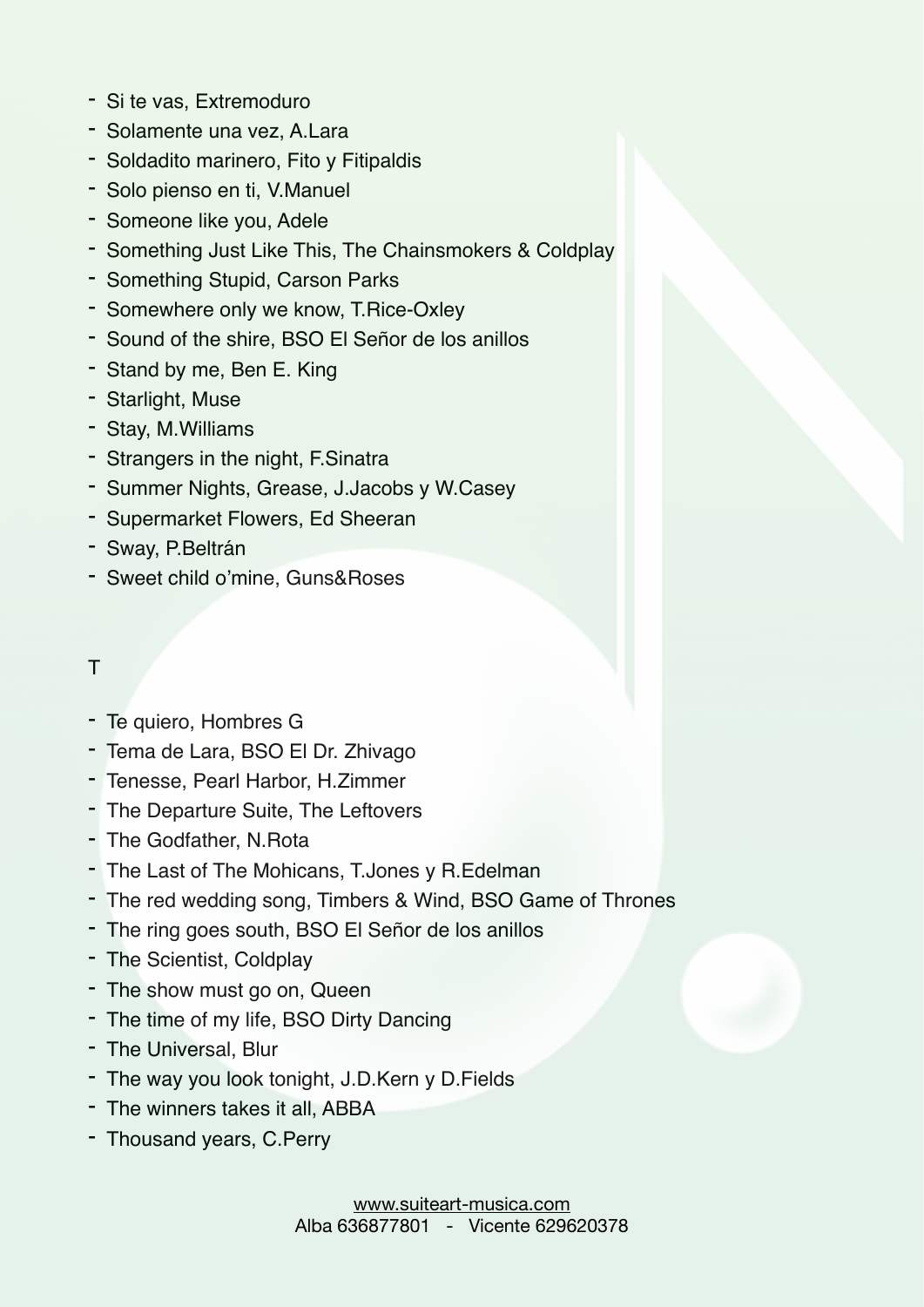- Throne room, BSO Star wars
- Time to say goodbye, A.Bocelli
- Titanium, D.Guetta
- Toda una vida, A. L. Machín
- Tonight, Tonight L.Bernstein
- Transformers
- Tren Huracán, La Raíz
- Turning page, R.C.O'neil

## $\cup$

- Un beso y una flor, N.Bravo
- Un mundo ideal, Aladdin, A.Menken
- Una Mattina, Ludovico Einaudi
- Unchained melody, Ghost, A.North
- Unforgiven, Metallica

## V

- Viva la vida, Coldplay
- Viviendo deprisa, A.Sanz
- Vois sur ton chemin, Bruno Coulais, BSO Los niños del coro

## W

- Waiting for love, Avicii
- Wake me up, Avicii
- Welcome to The Black Parade, Chemical Romance
- What a wonderful world, L.Amstrong
- What can I do, The Corrs
- When I was your man, Bruno Mars
- White Christmas, Villancico
- Who wants to live forever, Queen
- With or without you, U2